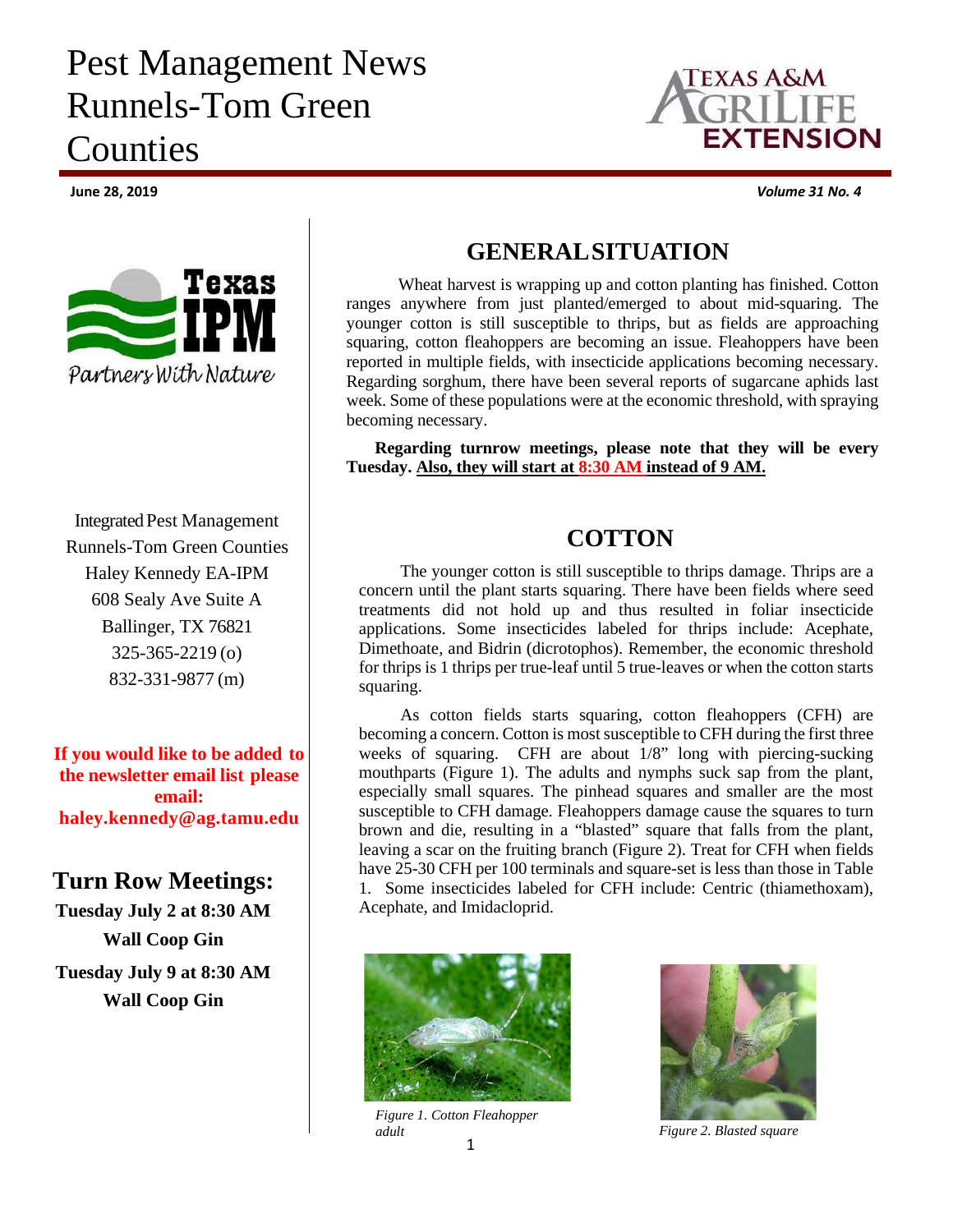

#### **Table 1. CFH Threshold**

| Fleahoppers                      | Cotton growth stage |            |
|----------------------------------|---------------------|------------|
| 25-30 per 100 terminals<br>with: | Week of squaring    | Square set |
|                                  | $1st$ week          | $~<$ 90%   |
|                                  | $2nd$ week          | $~< 85\%$  |
|                                  | $3rd$ week          | < 75%      |

#### **SORGHUM**

There have been several more reports of sugarcane aphids within the past week in the area. A couple of these were at the threshold, with spraying becoming necessary. The economic threshold depends on the growth stage (Table 2). Chemicals labeled for SCA include: Sivanto Prime and Transform. Make sure you are monitoring your fields for sugarcane aphids since their populations can increase rapidly, especially in hot and dry weather. The sugarcane aphids primarily feed on the underside of sorghum leaves, so inspecting the underside of leaves from the upper and lower canopy is necessary. While honeydew is a great indicator of the presence of SCA, do not solely rely on honeydew to detect infestations.

As sorghum approaches flowering and grain development, keep your eye out for stinkbugs as well as headworms. These insect pests feed on the developing grain in the head. I have seen some small headworms, however I have seen high populations of stinkbugs in milo. The best method to scout for headworms and stinkbugs is the beat-bucket method. Shake the heads vigorously in a bucket and count the insects. Make sure you sample at least 30 heads. The threshold for stinkbugs and headworms depends on cost of control, expected crop value, and sorghum heads per acre. Go [here](https://entomology.tamu.edu/extension/apps/) for an economic threshold calculator. Regarding stinkbugs,I personally use 1 stinkbug per head, depending on the number of heads per acre. Following treatment for stinkbugs or headworms, watch for SCA populations to increase since many insecticides labeled for these pests (such as pyrethroids) will kill beneficial insects.